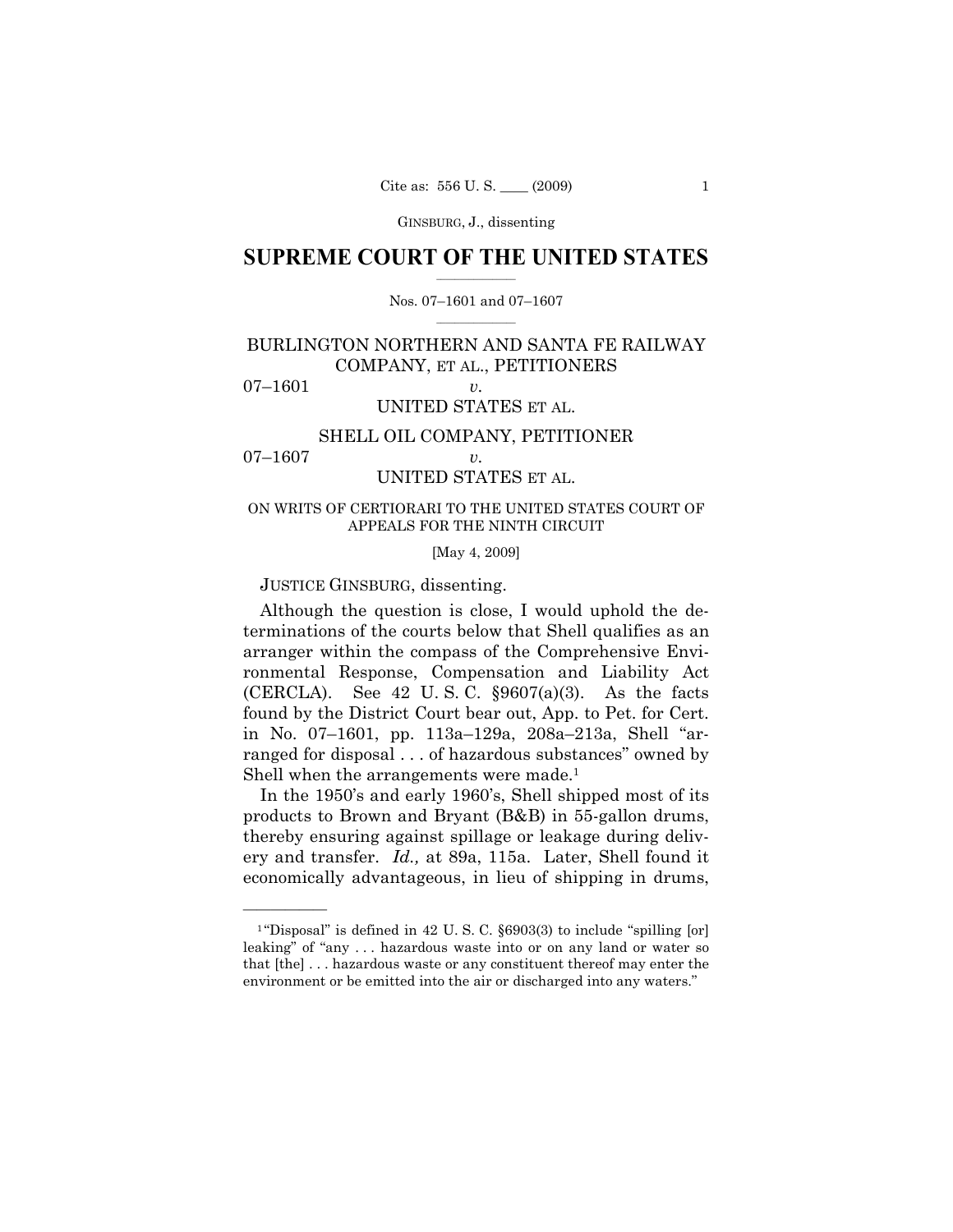to require B&B to maintain bulk storage facilities for receipt of the chemicals B&B purchased from Shell. *Id.,* at 115a. By the mid-1960's, Shell was delivering its chemical to B&B in bulk tank truckloads. *Id.,* at 89a, 115a. As the Court recognizes, "bulk storage of the chemical led to numerous tank failures and spills as the chemical rusted tanks and eroded valves." *Ante*, at 2–3, n. 1.

 Shell furthermore specified the equipment to be used in transferring the chemicals from the delivery truck to B&B's storage tanks. App. to Pet. for Cert. in No. 07– 1601, pp. 120a–122a, 124a.<sup>2</sup> In the process, spills and leaks were inevitable, indeed spills occurred every time deliveries were made. 520 F. 3d 918, 950–951 (CA9 2008). See also App. to Pet. for Cert. in No. 07–1601, pp. 119a– 122a ("It is undisputed that spills were inherent in the delivery process that Shell arranged . . . .").

 That Shell sold B&B useful products, the Ninth Circuit observed, did not exonerate Shell from CERCLA liability, for the sales "necessarily and immediately result[ed] in the leakage of hazardous substances." 520 F. 3d, at 950. The deliveries, Shell was well aware, directly and routinely resulted in disposals of hazardous substances (through spills and leaks) for more than 20 years. "[M]ere knowledge" may not be enough, *ante*, at 13, but Shell did not simply know of the spills and leaks without contributing to them. Given the control rein held by Shell over the mode of delivery and transfer, 520 F. 3d, at 950–951, the

——————

<sup>2</sup>Shell shipped the chemicals to B&B "F.O.B. Destination." At oral argument, the Court asked Shell's counsel: Suppose there had been "no transfer of ownership until the delivery [was] complete?" In that event, counsel responded, "Shell would have been the owner of the waste." Tr. of Oral Arg. 8. The Court credits the fact that at the time of the spills, the chemicals, having been shipped "F.O.B. Destination," "had come under B&B's stewardship." *Ante*, at 12. In my view, CERCLA liability, or the absence thereof, should not turn, in any part, on such an eminently shipper-fixable specification as "F.O.B. Destination."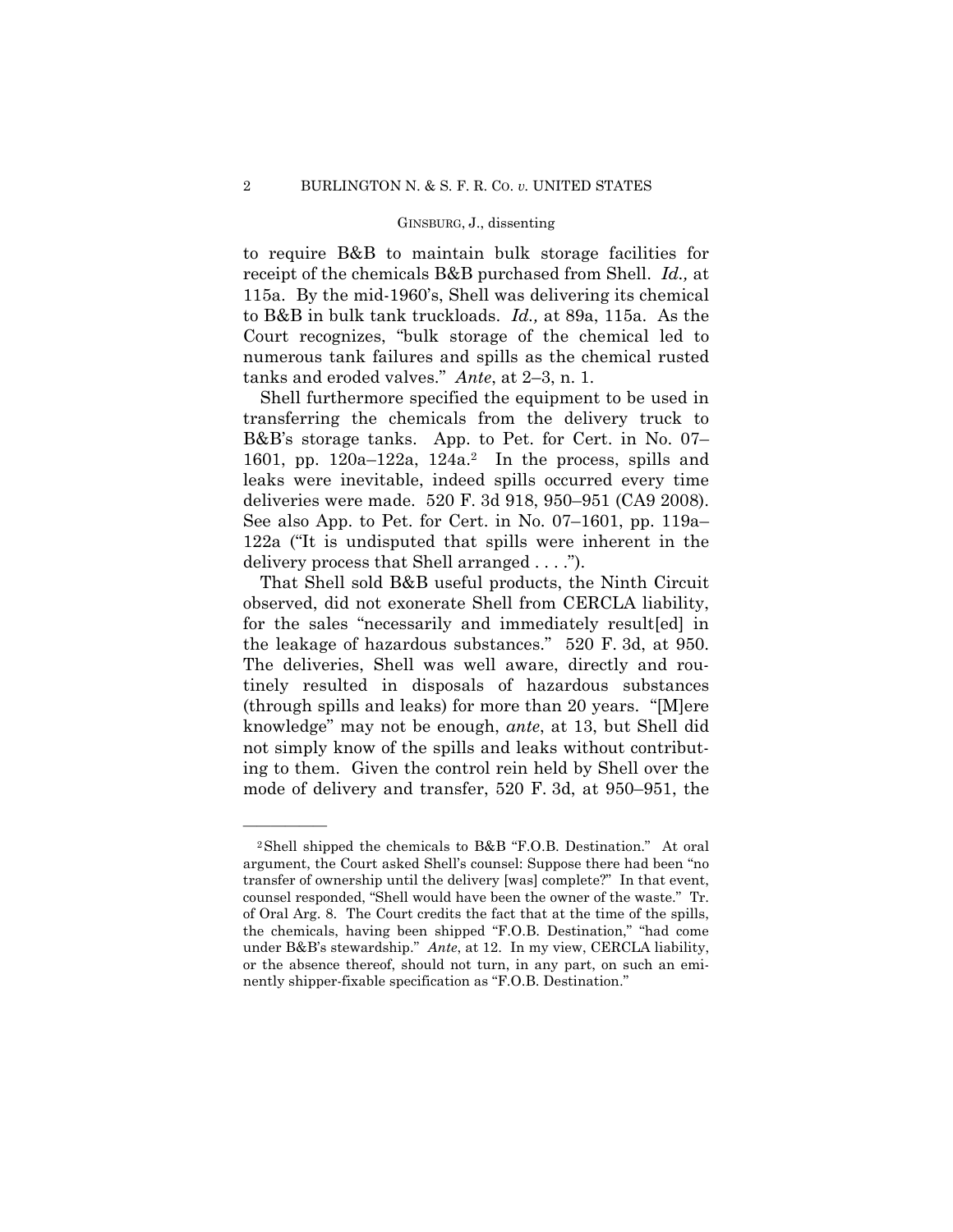lower courts held and I agree, Shell was properly ranked an arranger. Relieving Shell of any obligation to pay for the cleanup undertaken by the United States and California is hardly commanded by CERCLA's text, and is surely at odds with CERCLA's objective—to place the cost of remediation on persons whose activities contributed to the contamination rather than on the taxpaying public.

 As to apportioning costs, the District Court undertook an heroic labor. The Railroads and Shell, the court noted, had pursued a "'scorched earth,' all-or-nothing approach to liability. Neither acknowledged an iota of responsibility . . . . Neither party offered helpful arguments to apportion liability." App. to Pet. for Cert. in No. 07–1601, p. 236a, ¶455. Consequently, the court strived "independently [to] perform [an] equitable apportionment analysis." *Id.,* at 237a, ¶455. Given the party presentation principle basic to our procedural system, *Greenlaw* v. *United States*, 554 U. S.  $\_\_\_\_\_\_\_\_\_\$  (2008) (slip op., at 5), it is questionable whether the court should have pursued the matter *sua sponte*. See *Castro* v. *United States*, 540 U. S. 375, 386 (2003) (SCALIA, J., concurring) ("Our adversary system is designed around the premise that the parties know what is best for them, and are responsible for advancing the facts and arguments entitling them to relief."). Cf. Kaplan, von Mehren, & Schaefer, Phases of German Civil Procedure I, 71 Harv. L. Rev. 1193, 1224 (1958) (describing court's obligation, under Germany's Code of Civil Procedure, to see to it that the case is fully developed).

 The trial court's mode of procedure, the United States urged before this Court, "deprived the government of a fair opportunity to respond to the court's theories of apportionment and to rebut their factual underpinnings—an opportunity the governmen[t] would have had if those theories had been advanced by petitioners themselves."